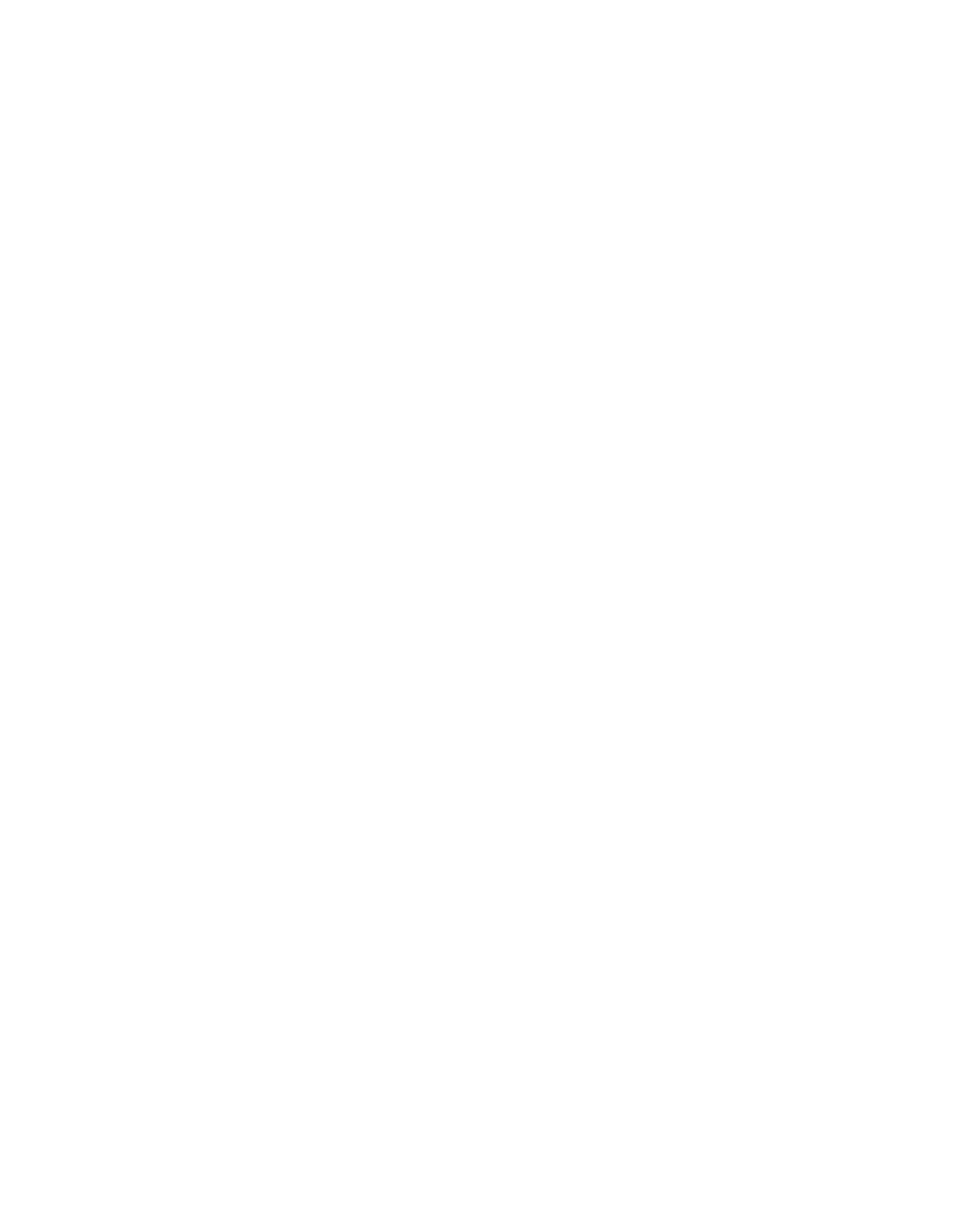# **Wildfire Matters Review Committee**

### **Committee Charge**

Pursuant to Section 2-3-1602, C.R.S., the committee is charged with reviewing and proposing legislation or other policy changes related to wildfire prevention, mitigation, and related matters, including public safety and forest health issues. Senate Bill 13-082 created the Wildfire Matters Review Committee as an interim committee and Senate Bill 18-039 extended the repeal date of the committee to September 1, 2025. The committee did not meet in 2020 due to the COVID-19 pandemic. Senate Bill 21-012 requires the committee to review policy changes to maximize the utilization of wildland fire services through the inmate disaster relief program.

### **Committee Activities**

During the 2021 interim, the committee held five meetings and took two field trips. The committee heard from a number of federal, state, local, and non-governmental entities involved in wildfire prevention, mitigation, suppression, and recovery. The committee visited with officials in Boulder and Larimer Counties to tour areas affected by wildfire in 2020. Entities that presented to the committee include:

- Colorado Association of Home Builders;
- Colorado Correctional Industries;
- Colorado Counties, Inc.:
- Colorado Department of Public Health and Environment (CDPHE);
- Colorado State Forest Service (CSFS), Colorado State University;
- Colorado Timber Industry Association;
- Department of Atmospheric Science, Colorado State University;
- Colorado Department of Natural Resources (DNR);
- Division of Fire Prevention and Control (DFPC), Colorado Department of Public Safety (DPS);
- Division of Insurance, Colorado Department of Regulatory Agencies (DORA);
- Healthy Air and Water Colorado;
- Housing and Building Association of Colorado Springs;
- Larimer County Sheriff's Office;
- Rocky Mountain TSG;
- Rocky Mountain Insurance Association;
- United States Forest Service (USFS);
- various electric utilities (e.g. Xcel Energy, Colorado Rural Electric Association);
- various Fire Protection Districts (e.g. Grand Fire Protection District); and
- various water utilities (e.g. Denver Water, Northern Water).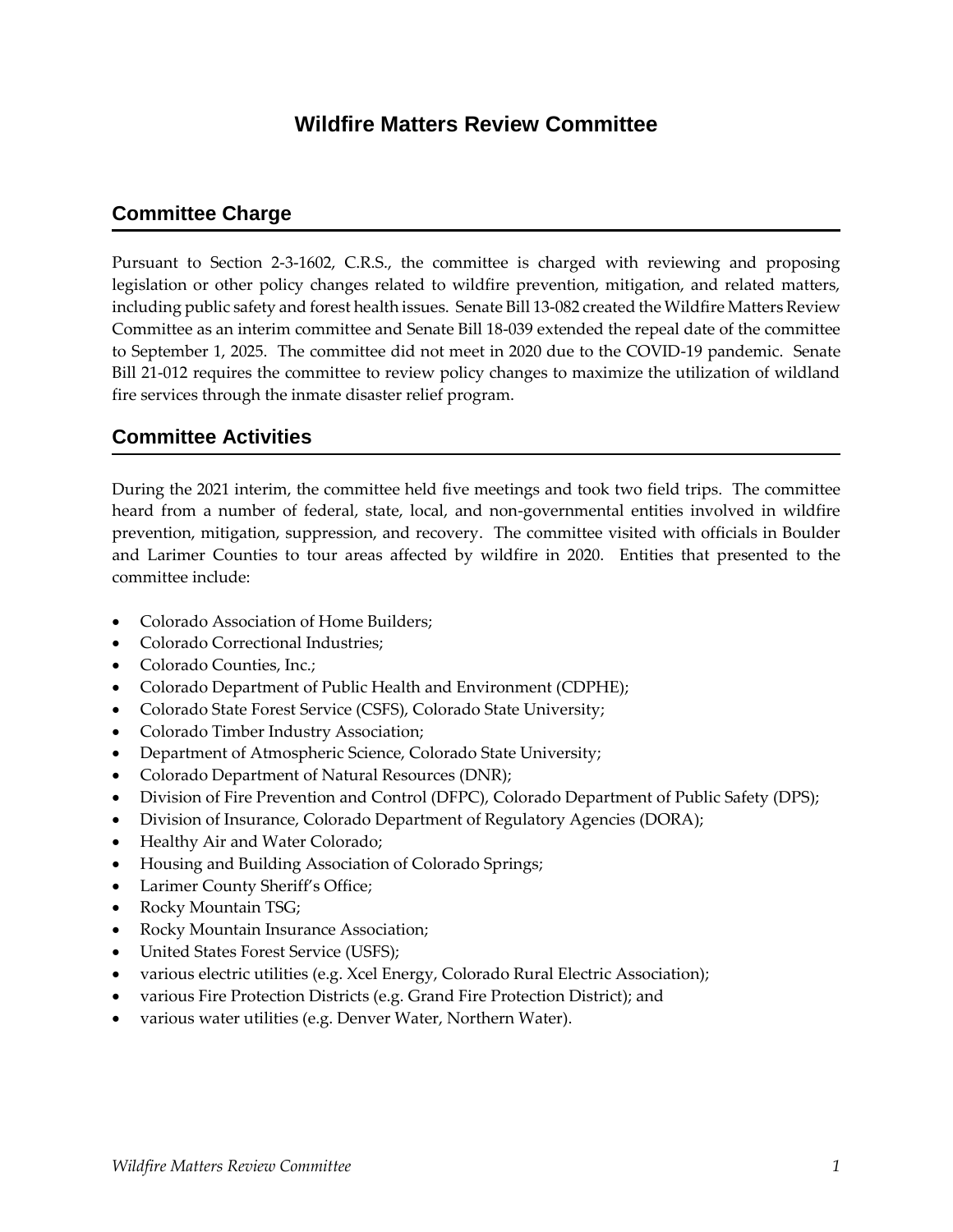The following subsections discuss the committee's actions during the 2021 interim.

**Forest management efforts**. The CSFS and the USFS discussed management of Colorado forests, and the unmet need for mitigation to prevent large-scale wildfires. The committee heard from DNR and CSFS about 2020 state and federal grant funding for mitigation, and the timber industry presented on the importance of wood products in managing forests. During a field trip, the committee learned about forest thinning and prescribed burns on county land. Presenters also discussed challenges managing forests, including beetle kill, inconsistent funding sources, stigma around prescribed burns, and climate change.

**Wildfire response.** While on the two field trips, the committee learned about the evacuation strategies that local fire districts and sheriff's departments employed during recent wildfires. During committee meetings, DPS discussed t technological capabilities to detect and respond to wildfires. DPS also reviewed its methods of collaborating with local and federal agencies to respond to wildfires across the state.

**Homeowner and utility issues.** The committee learned from fire professionals, homebuilders, and other experts about the issue of creating a defensible spaces for homes in the Wildland-Urban Interface (WUI). Experts from the insurance industry presented to the committee on insuring homes in the WUI, incentivizing creating defensible spaces, and challenges that face the industry in terms of insuring homes at risk of wildfire damage. The committee also heard the importance of utility mitigation and the importance of utility right-of-way mitigation from various electric utility groups.

**Wildfire workforce issues.** Fire chiefs presented on the difficulties hiring and retaining paid and volunteer firefighters, including the aging population and high cost of living. The committee learned about firefighter mental health and support programs from DFPC and Healthy Air and Water Colorado. Colorado Correctional Industries discussed a program to train inmates as wildland firefighters.

**Environmental impact of wildfire.** CDPHE presented to the committee on the negative impacts of wildfire on air quality and water quality. Denver Water and Northern Water discussed how the aftermath of wildfire can cause mudslides and flooding, and described recovery efforts following large wildfires. The committee learned about how climate change contributes to the cause and severity of wildfires from CDPHE and Colorado State University.

## **Committee Recommendations**

As a result of committee discussion and deliberation, the Wildfire Matters Review Committee recommends the following five bills for consideration in the 2022 legislative session.

*Bill A* – *Wildfire Mitigation and Recovery*. The bill creates the Wildfire Mitigation and Recovery Grant Program within the Colorado State Forest Service (CSFS). Grants are available to counties with forested areas to help them prevent and recover from wildfires by removing wildfire fuel and debris in a manner that reduces the amount of carbon that enters the atmosphere. The CSFS must submit an annual report to the General Assembly on the grant program beginning January 1, 2023. The grant program is repealed September 1, 2028, following a sunset review.